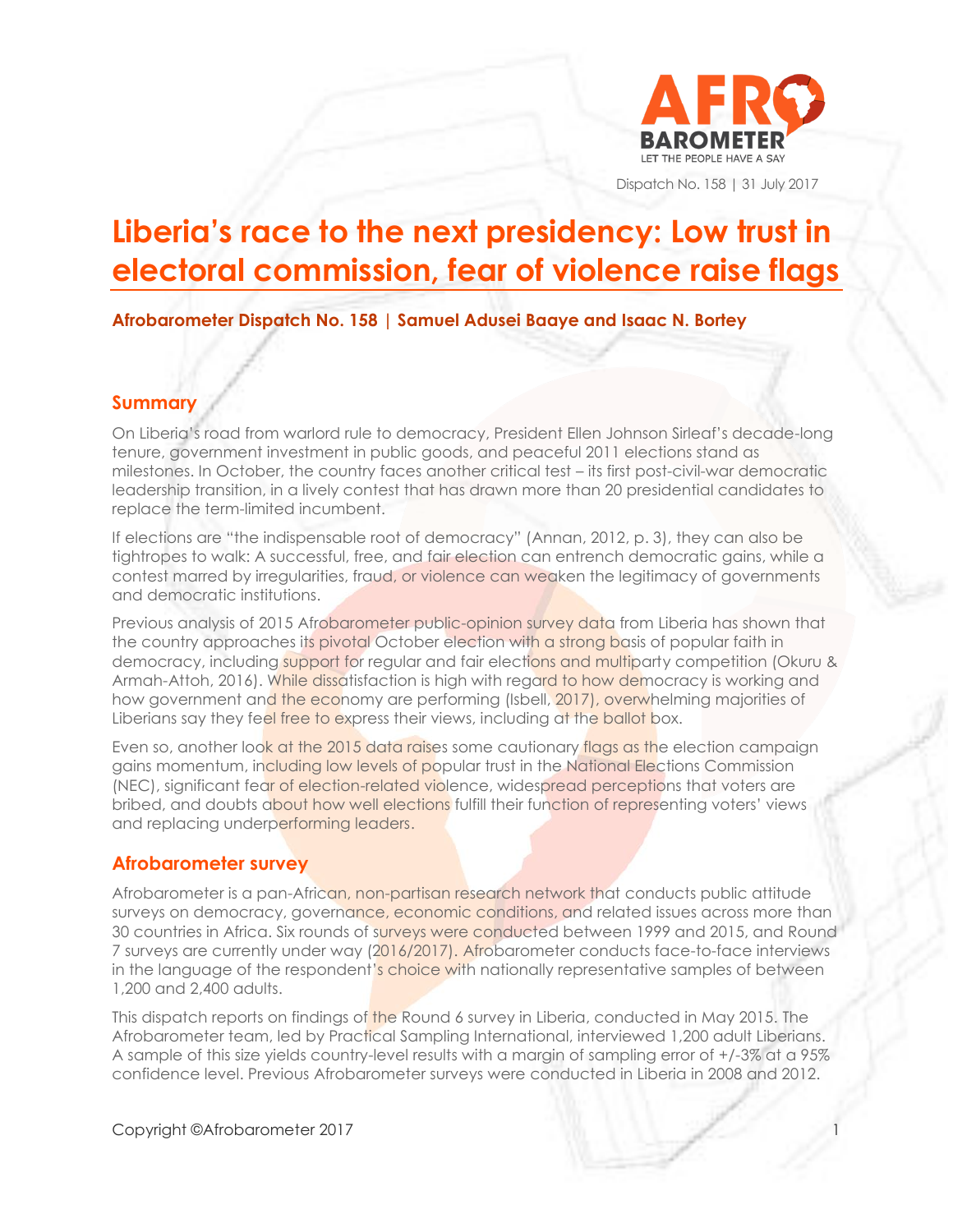

## **Key findings**

- Only one-third (33%) of Liberians trust the National Elections Commission (NEC) "somewhat" or "a lot."
- **Only one in three Liberians (32%) say they do not fear political violence or intimidation** during election periods, and more than half (51%) say that voters are at least "sometimes" threatened with violence at the polls.
- More than eight in 10 Liberians say voters are "sometimes" (39%), often (23%), or "always" (22%) bribed.
- Only one-third (33%) of Liberians believe that elections work well to ensure that members of the House of Representatives reflect voters' view. About half (47%) say elections enable voters to remove underperforming leaders from office.

## **Trust in the National Elections Commission (NEC)**

Popular trust in the election management body is instrumental in ensuring the credibility and acceptance of election results. Building such trust requires fair and equal treatment of competing parties, transparency in electoral activities, and the management of pre-election anxieties.

In Liberia, only one in three citizens (33%) say they trust the NEC "somewhat" or "a lot," while almost as many (28%) do not trust the NEC "at all" (Figure 1). Liberians' level of trust in the NEC is well below the average of 50% across 35 African countries where this question was asked in 2014/2015 (Penar, Aiko, Bentley, & Han, 2016). While this is worrying, it does not presage doom. Ghana set an example in its 2016 elections: While only 37% of Ghanaians said before the election that they trusted the National Electoral Commission "somewhat" or "a lot," concerted efforts to build its image were part of an election campaign that was widely hailed as successful.



#### **Figure 1: Popular trust in the National Elections Commission (NEC)** | Liberia | 2015

*Respondents were asked: How much do you trust each of the following, or haven't you heard enough about them to say: The National Elections Commission?*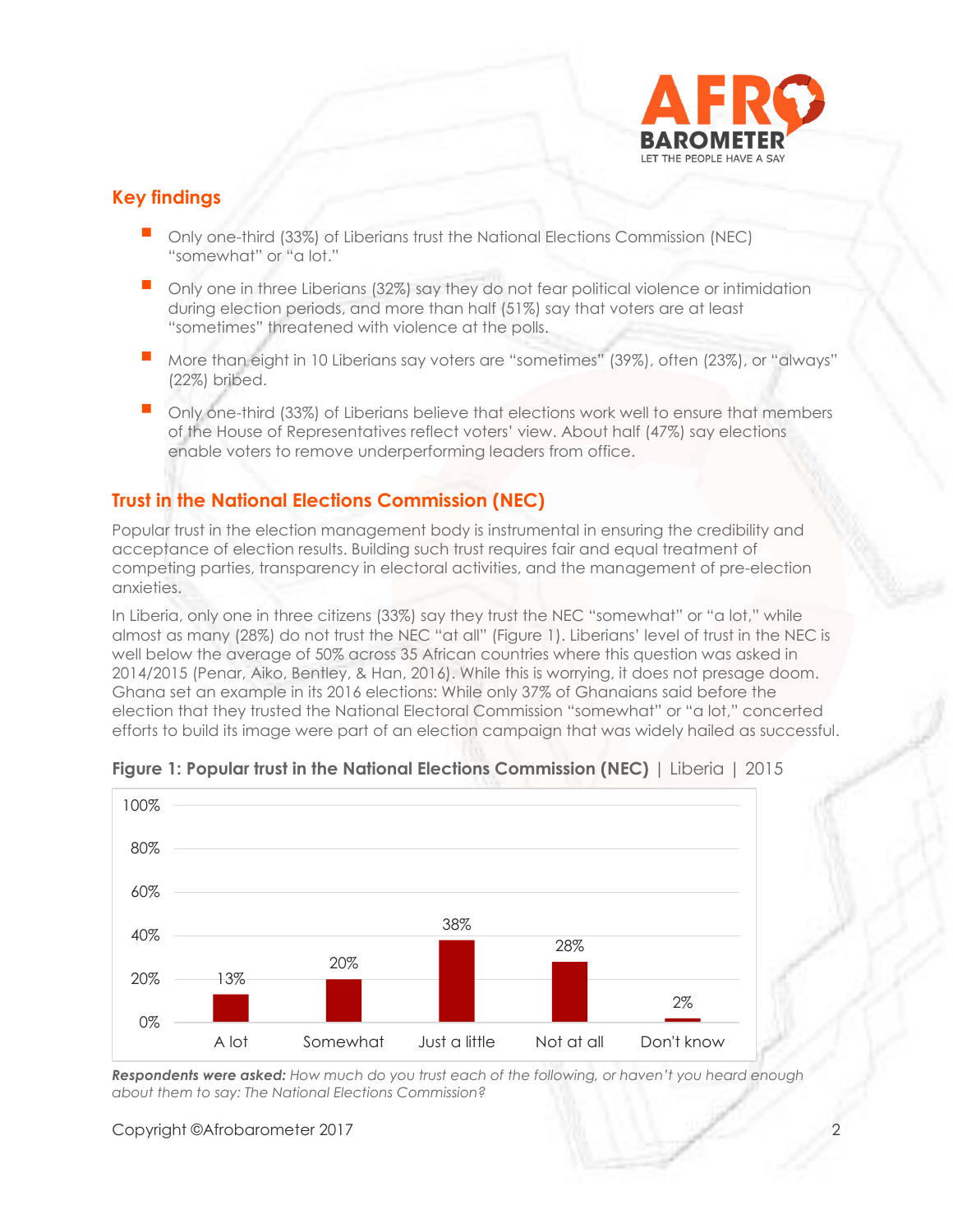

## **The influence of ethnicity**

Playing the ethnic card is a frequent strategy employed by African politicians seeking election. According to Diamond (1986), "in ethnically divided societies ... elections ... become not only the vehicle for protecting the general process of capitalist accumulation but also for promoting accumulation by one cultural section of the dominant class in competition with others. Thus, they become a major expression of ethnic conflict." In March, Liberian writer Jones Williams (2017) warned, "So far, what we have seen and heard from many of the surrogates of the ruling party and other political entities as well as key Liberian presidential candidates is nothing but tribal and identity politics and an artificial divide between who is 'Congo' and 'Congua,' or who is 'native' or a 'real Liberian.' "

When asked about their national vs. ethnic identities, a majority (59%) of respondents assign equal importance to their Liberian and their ethnic identities (Figure 2). In addition, about one in four say they feel more attached to their Liberian than their ethnic affiliation (10%) or feel "only Liberian" (16%). Only about one in 10 say they privilege their ethnic over their Liberian identity (8%) or identify only as part of their ethnic group (3%). While these results show a strong national identity, they also suggest significant ethnic identification that could be a factor in people's choice at the ballot box.



## **Figure 2: Ethnic vs. national identity | Liberia | 2015**

*Respondents were asked: Let us suppose that you had to choose between being a Liberian and being a \_\_\_\_\_\_\_\_ [member of respondent's ethnic group). Which of the following statements best expresses your feelings?* 

## **Electoral violence**

While regular elections can contribute to democratic progress, in some countries campaigns may be accompanied by violence and intimidation of candidates and voters (Adolfo, Kovacs, Nyström, & Utas, 2012). In Liberia, only one-third (32%) of respondents say they have no fear at all of becoming a victim of political violence, whilst 37% express "a little bit" of fear, 17% say they are "somewhat" scared, and 11% say they fear political violence "a lot" (Figure 3).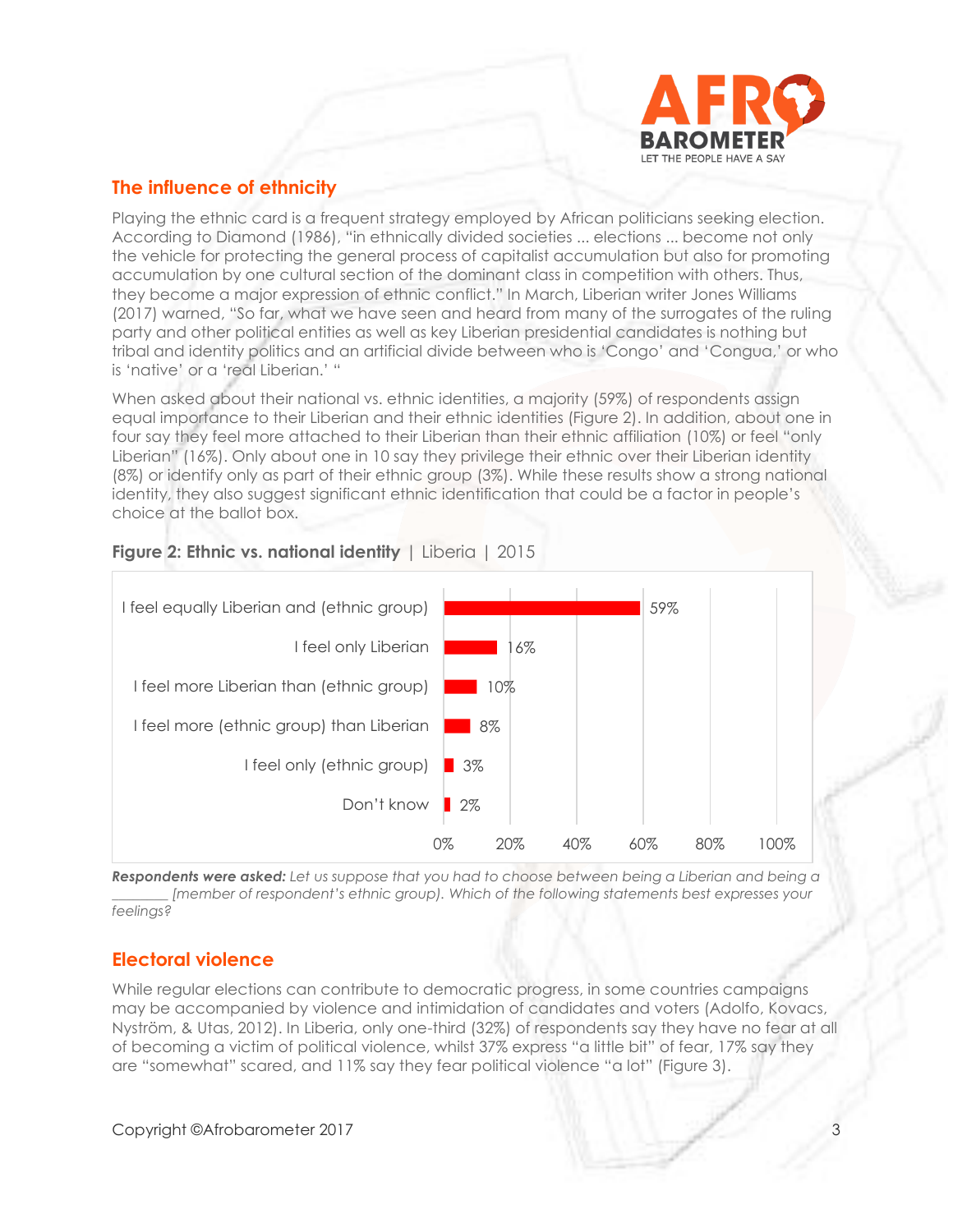

More than half (51%) of respondents say that voters are at least "sometimes" threatened with violence at the polls, including one in five who say this happens "often" (12%) or "always (8%) (Figure 4).





*Respondents were asked: During election campaigns in this country, how much do you personally fear becoming a victim of political intimidation or violence?*



**Figure 4: Voters threatened with violence at the polls** | Liberia | 2015

*Respondents were asked: In your opinion, how often do the following things occur in this country's elections: Voters are threatened with violence at the polls?*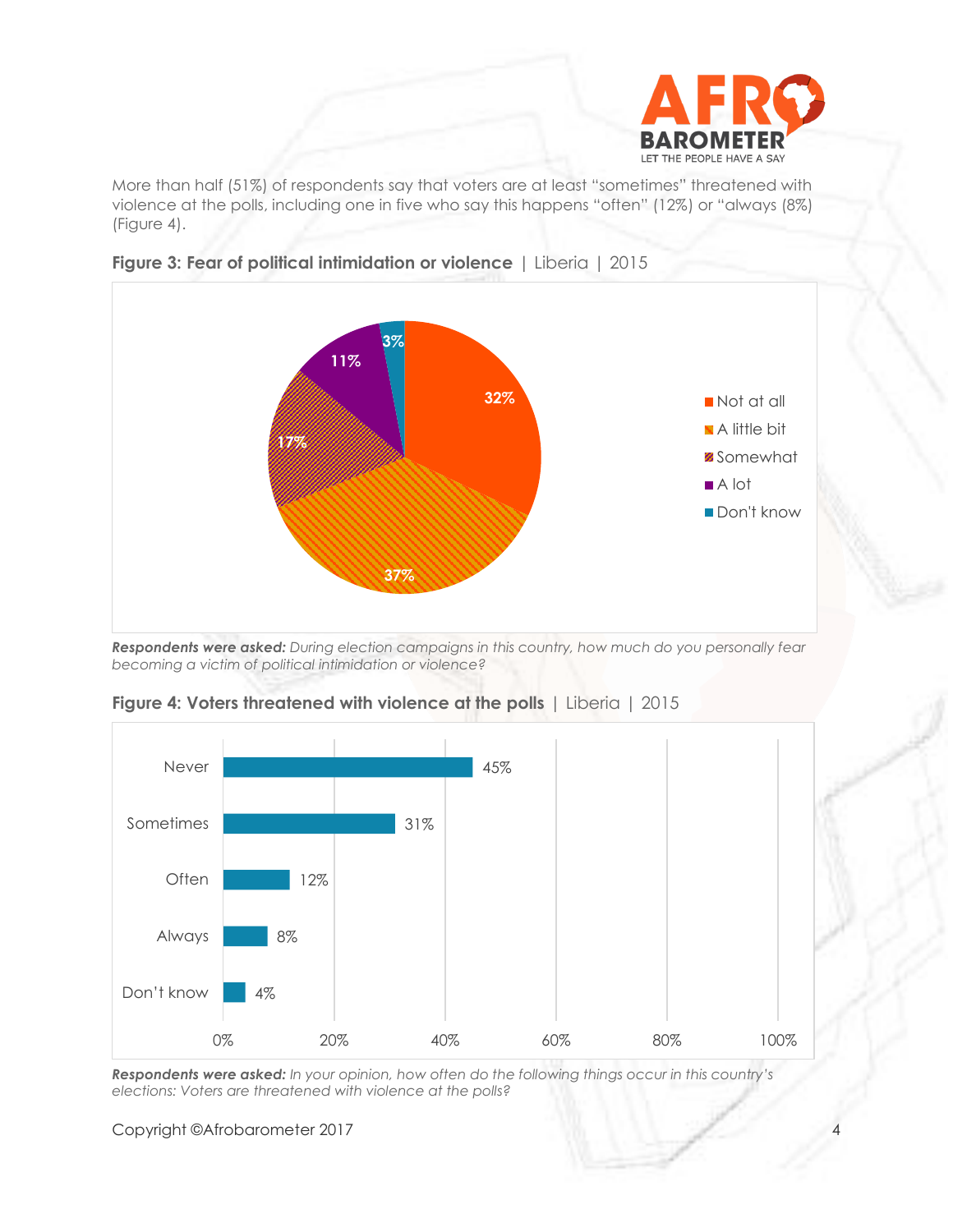

## **Vote-buying**

Vote-buying is a particularly common strategy in countries where poverty makes voters vulnerable to the influence of money in politics (Carter Center, 2005). In Liberia, more than eight in 10 respondents say voters are bribed "sometimes" (39%), often (23%), or "always" (22%) (Figure 5).



#### **Figure 5: How often are voters bribed?** | Liberia | 2015

*Respondents were asked: In your opinion, how often do the following things occur in this country's elections: Voters are bribed?*

#### **How well do elections function?**

While an overwhelming majority (83%) of Liberians agree that leaders should be chosen through regular, open, and honest elections (Okuru & Armah-Attoh, 2016), they are much less sure that elections actually fulfill their intended functions. Only one-third (33%) of Liberians believe that elections work "well" or "very well" to ensure that members of the House of Representatives reflect voters' views (Figure 6).



#### **Figure 6: How well elections ensure that voters' views are reflected** | Liberia | 2015

*Respondents were asked: Think about how elections work in practice in this country. How well do elections ensure that members of the House of Representatives reflect the views of voters?*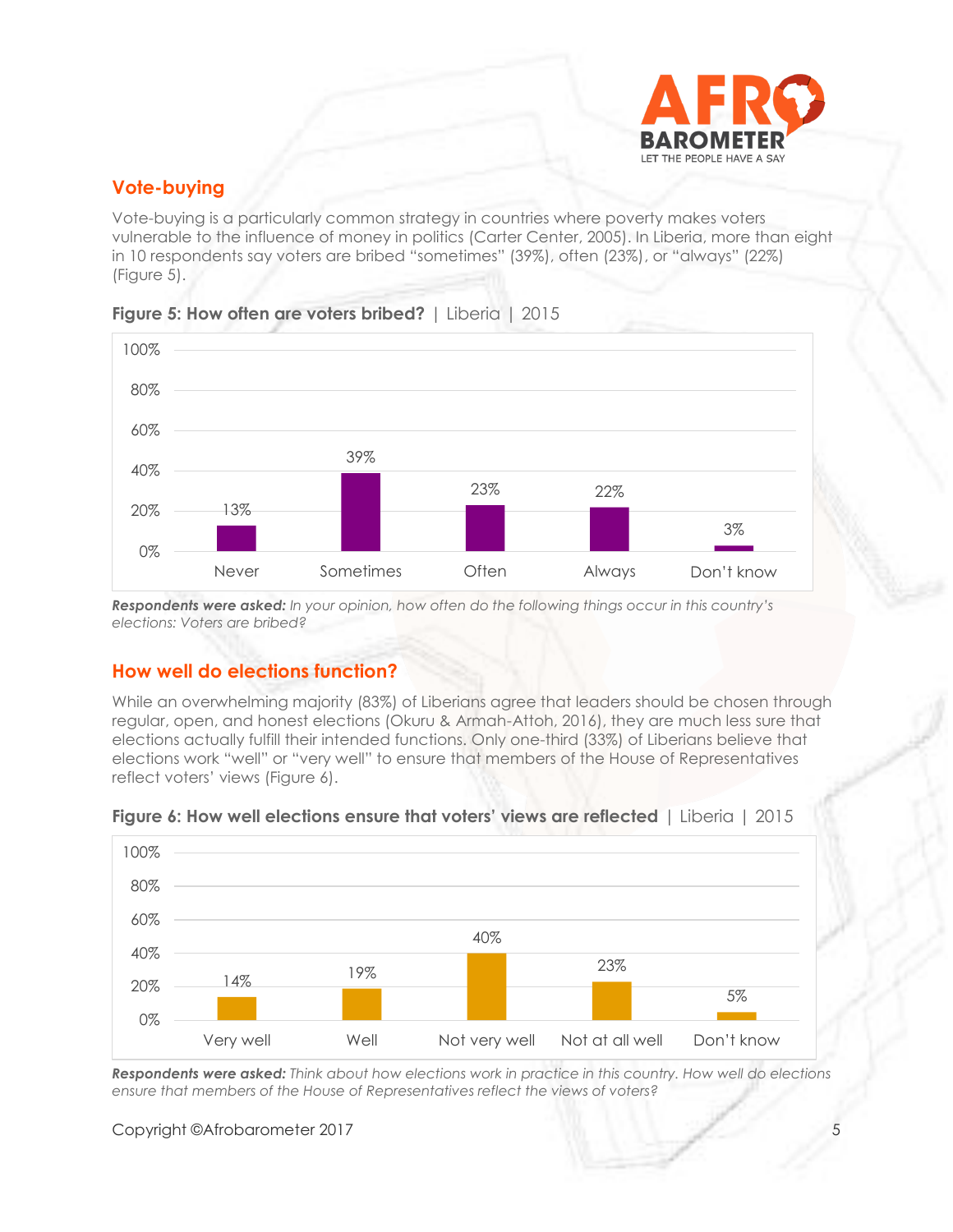

They are evenly split, at 47% each, on whether elections work well in enabling voters to remove leaders who don't do what their constituents want (Figure 7).



**Figure 7: How well elections enable voters to remove non-performing leaders** | Liberia | 2015

*Respondents were asked: Think about how elections work in practice in this country. How well do elections enable voters to remove from office leaders who do not do what the people want?*

## **Conclusion**

Elections are a complex, fragile, and indispensable part of consolidating a country's democratic gains. As Liberians approach their first post-war electoral leadership transition, a look at 2015 public-attitude data suggests a need for careful attention to evenhandedness and transparency on the part of the National Elections Commission in order to strengthen popular trust in the body that will organize the election and declare the results.

Widespread fear of election-related violence reinforces the need for transparency and fairness, as well as adequate security precautions. And significant ethnic identification by Liberian citizens imposes on candidates and parties an imperative to refuse to exploit identity politics for political gain.

> Do your own analysis of Afrobarometer data – on any question, for any country and survey round. It's easy and free at www.afrobarometer.org/online-data-analysis.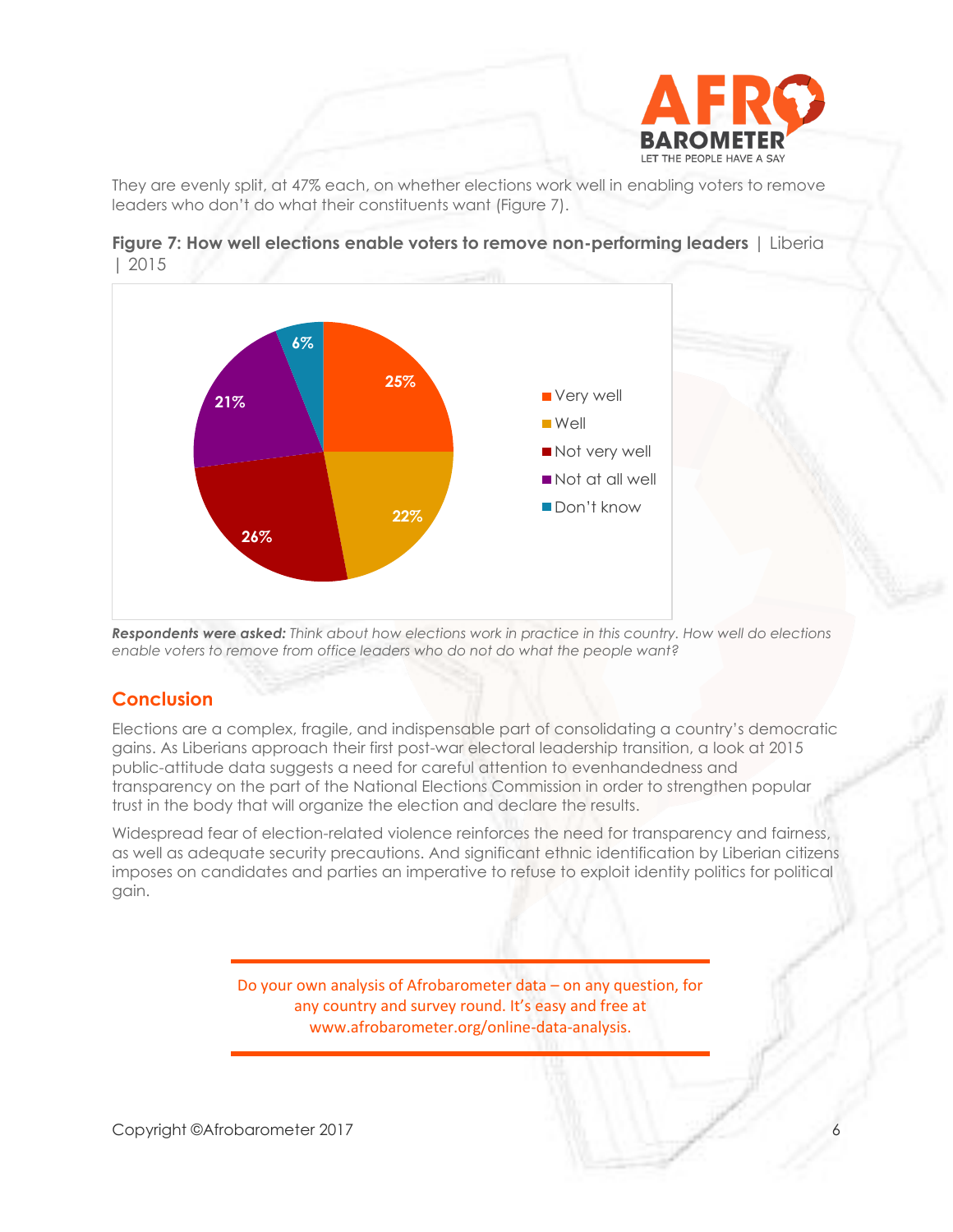

#### **References**

- Adolfo, E. V., Kovacs, M. S., Nyström, D., & Utas, M. (2012). Electoral violence in Africa. Policy Note. Nordic Africa Institute.<https://www.diva-portal.org/smash/get/> diva2:556709/FULLTEXT01.pdf.
- Annan, K. (2012). Deepening democracy: A strategy for improving democracy worldwide (foreword). Report of the Global Commission on Elections, Democracy, and Security. [http://ycsg.yale.edu/sites/default/files/files/deepening\\_democracy.pdf.](http://ycsg.yale.edu/sites/default/files/files/deepening_democracy.pdf)
- Carter Center. (2005). *First Carter Center pre-election report on Liberia national election.* https://www.cartercenter.org/documents/2187.pdf.
- Diamond, L. (1986). *Class, ethnicity and democracy in Nigeria: The failure of the first republic.*  Syracuse, NY: Syracuse University Press.
- Isbell, T. (2017). As Liberia's election approaches, what will citizens be looking for in their next government? Afrobarometer Dispatch No. 151. http://afrobarometer.org/publications/ ad151-liberias-election-approaches-what-will-citizens-be-looking-for-in-their-nextgovernment.
- Okuru, M., & Armah-Attoh, D. (2016). Approaching presidential transition, Liberians supportive and critical of their democracy. [http://afrobarometer.org/publications/ad121-Liberians](http://afrobarometer.org/publications/ad121-Liberians-supportive-and-critical-of-their-democracy)[supportive-and-critical-of-their-democracy.](http://afrobarometer.org/publications/ad121-Liberians-supportive-and-critical-of-their-democracy)
- Penar, P., Aiko, R., Bentley, T., & Han, K. (2016). Election quality, public trust are central issues for Africa's upcoming contests. Afrobarometer Policy Paper No. 45. [http://afrobarometer.org/publications/pp35-election-quality-public-trust-are-central](http://afrobarometer.org/publications/pp35-election-quality-public-trust-are-central-issues-africas-upcoming-contests)[issues-africas-upcoming-contests.](http://afrobarometer.org/publications/pp35-election-quality-public-trust-are-central-issues-africas-upcoming-contests)
- Williams, J. (2017). Liberia's 2017 presidential election: The danger of identity politics and tribalism. Global News Network. [http://gnnliberia.com/2017/03/28/liberias-2017](http://gnnliberia.com/2017/03/28/liberias-2017-presidential-election-danger-identity-politics-tribalism/) [presidential-election-danger-identity-politics-tribalism/.](http://gnnliberia.com/2017/03/28/liberias-2017-presidential-election-danger-identity-politics-tribalism/)